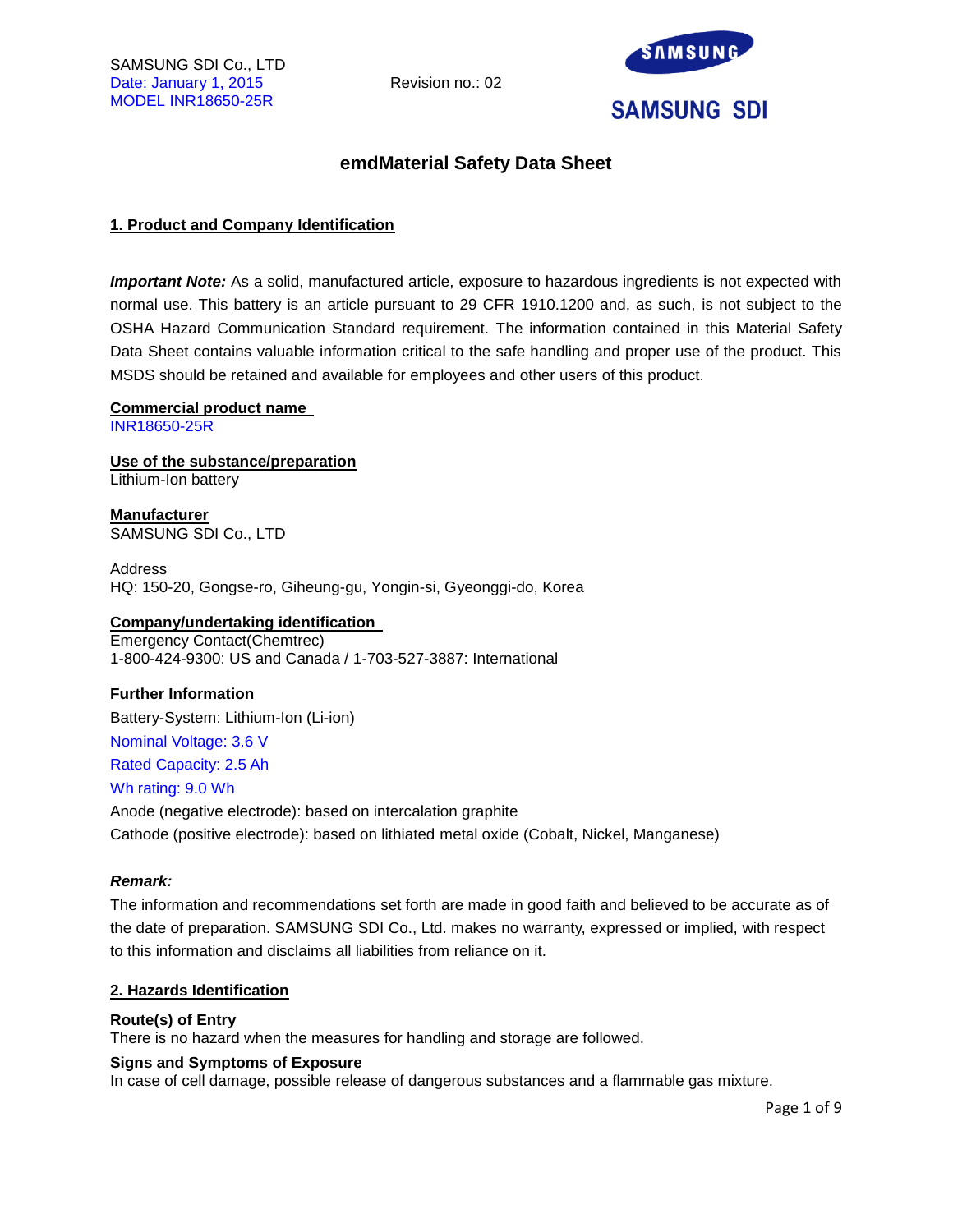

OSHA Hazard Communication: This material is not considered hazardous by the OSHA Hazard Communication Standard 29CFR 1910.1200.

| Carcinogenicity (NTP):  | Not listed |
|-------------------------|------------|
| Carcinogenicity (IARC): | Not listed |
| Carcinogenicity (OSHA): | Not listed |

#### **Special hazards for human health and environment**

There is no hazard when the measures for handling and storage are followed. In case of cell damage, possible release of dangerous substances and a flammable gas mixture.

#### **3. Composition/information on ingredients**

#### **Hazardous components**

| CAS-No.       | <b>Chemical name</b>                                                                                      | Quantity |
|---------------|-----------------------------------------------------------------------------------------------------------|----------|
| 24937-79-9    | 1,1-Difluoroethene homopolymer                                                                            | $< 1\%$  |
| $96 - 49 - 1$ | 1,3-Dioxolan-2-one                                                                                        | < 2%     |
| 25640-14-6    | 1,4-Benzenedicarboxylic acid dimethyl ester polymer<br>with 1,4-cyclohexanedimethanol and 1,2-ethanediol  | $< 1\%$  |
| 36619-23-5    | 1,4-Benzenedicarboxylic acid, dimethyl ester, polymer<br>with 1,3-propanediol                             | $< 1\%$  |
| 25038-81-7    | 1H, 3H-Benzo[1, 2-c: 4, 5-c']difuran-1, 3, 5, 7-tetrone<br>polymer with 4,4'-oxybis[benzenamine]          | $< 1\%$  |
| 872-50-4      | 1-Methyl-2-pyrrolidinone                                                                                  | $< 1\%$  |
| 9003-07-0     | 1-Propene homopolymer                                                                                     | $< 1\%$  |
| 9010-94-0     | 2-Methyl-2-propenoic acid methyl ester polymer with<br>1,3-butadiene, ethenylbenzene and 2-propenenitrile | $< 1\%$  |
| 9010-93-9     | 2-Methyl-2-propenoic acid polymer with 1,3-butadiene<br>and ethenylbenzene                                | $< 1\%$  |
| 88254-10-8    | 2-Propenenitrile polymer with 1,3-butadiene,<br>hydrogenated                                              | $< 1\%$  |
| 35239-19-1    | 2-Propenoic acid polymer with butyl 2-propenoate,<br>ethenyl acetate and 2-ethylhexyl 2-propenoate        | $< 1\%$  |
| 114435-02-8   | 4-Fluoro-1,3-dioxolan-2-one                                                                               | $< 1\%$  |
| 26337-35-9    | Acetic acid ethenyl ester polymer with carbon monoxide<br>and ethene                                      | $< 1\%$  |
| 24937-78-8    | Acetic acid ethenyl ester polymer with ethene                                                             | $< 1\%$  |
| 7429-90-5     | Aluminium                                                                                                 | $< 7\%$  |
| 11089-89-7    | Aluminum lithium oxide (LiAIO)                                                                            | $< 1\%$  |
| 110-61-2      | <b>Butanedinitrile</b>                                                                                    | $< 1\%$  |
| 7440-44-0     | Carbon                                                                                                    | < 17%    |
| 1333-86-4     | <b>Carbon black</b>                                                                                       | $< 1\%$  |
| 9004-32-4     | Cellulose, carboxymethyl ether, sodium salt                                                               | $< 1\%$  |
| 12190-79-3    | cobalt lithium dioxide                                                                                    | < 5%     |
| 7440-50-8     | Copper                                                                                                    | < 14%    |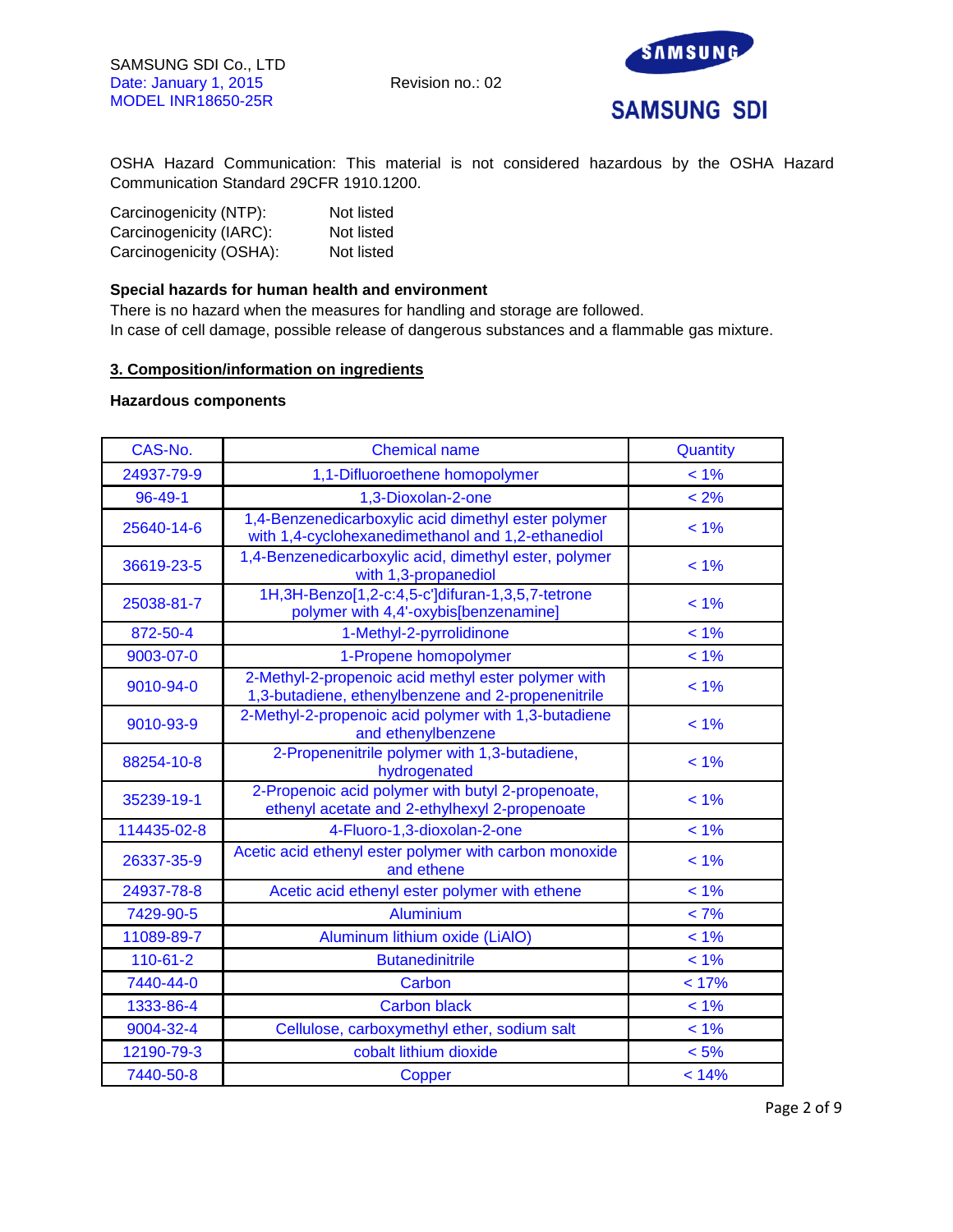

# **SAMSUNG SDI**

| 616-38-6    | dimethyl carbonate                   | $< 5\%$ |
|-------------|--------------------------------------|---------|
| 623-53-0    | Ethyl methyl carbonate               | $< 2\%$ |
| 7782-42-5   | Graphite                             | $< 2\%$ |
| 26023-21-2  | imide resin                          | $< 1\%$ |
| 7439-89-6   | Iron                                 | < 15%   |
| 554-13-2    | lithium carbonate                    | $< 1\%$ |
| 21324-40-3  | lithium hexafluorophosphate(1-)      | $< 2\%$ |
| 12057-17-9  | Lithium manganese oxide              | < 4%    |
| 12325-84-7  | <b>Lithium Nickel Oxide</b>          | < 17%   |
| 12031-65-1  | Lithium nickelate                    | $< 7\%$ |
| 14283-07-9  | lithium tetrafluoroborate, anhydrous | $< 1\%$ |
| 244761-29-3 | Lithium-bis-oxaiatoborate            | $< 1\%$ |
| 7439-95-4   | Magnesium                            | $< 1\%$ |
| 7439-96-5   | <b>Manganese</b>                     | $< 1\%$ |
| 7440-02-0   | <b>Nickel</b>                        | $< 1\%$ |
| 16812-54-7  | Nickel monosulfide                   | $< 1\%$ |
| 7786-81-4   | <b>Nickel sulfate</b>                | $< 1\%$ |
| 7791-20-0   | nickel(ii) chloride hexahydrate      | $< 1\%$ |
| 24968-12-5  | poly(1,4-butylene terephthalate)     | $< 1\%$ |
| 9002-88-4   | Polyethylene                         | $< 3\%$ |
| 7440-21-3   | <b>Silicon</b>                       | $< 1\%$ |
| 9003-55-8   | Styrene, butadiene copolymer         | $< 1\%$ |
| 14807-96-6  | Talc (Mg3H2(SiO3)4)                  | $< 1\%$ |
| 13463-67-7  | titanium dioxide                     | $< 1\%$ |
| 4325-85-3   | Tris(trimethylsilyl)borate           | $< 1\%$ |

Full text of each relevant R phrase can be found in heading 16.

#### **Further Information**

For information purposes:

(\*) Main ingredients: Lithium hexafluorophosphate, organic carbonates

Because of the cell structure the dangerous ingredients will not be available if used properly. During charge process a lithium graphite intercalation phase is formed.

#### **4. First Aid Measures**

#### **General information**

The following first aid measures are required only in case of exposure to interior battery components after damage of the external battery casing.

Undamaged, closed cells do not represent a danger to the health.

#### **After inhalation**

Ensure of fresh air. Consult a physician.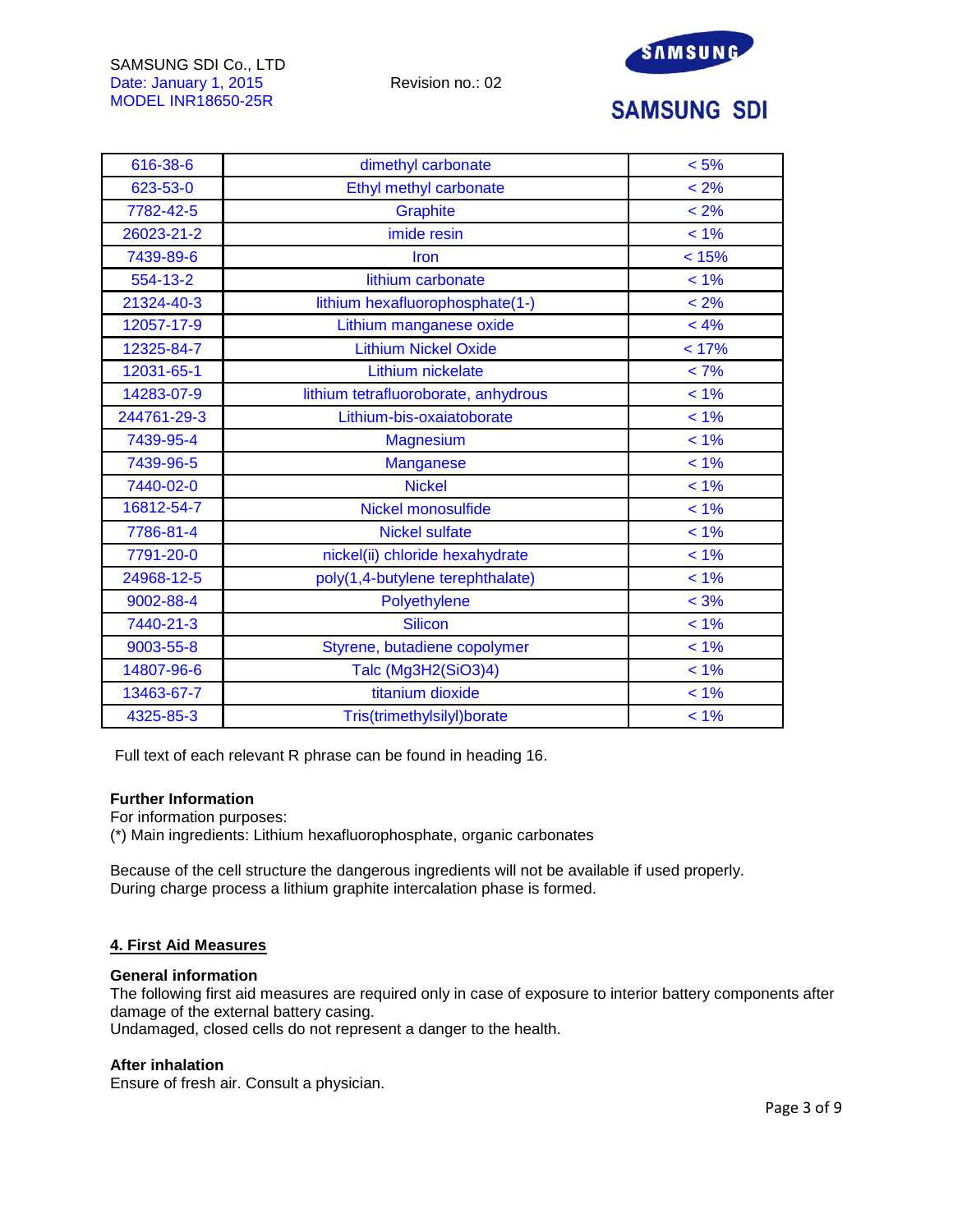

## **After contact with skin**

In case of contact with skin wash off immediately with plenty of water. Consult a physician.

#### **After contact with eyes**

Rinse immediately with plenty of water, also under the eyelids, for at least 15 minutes. Seek medical treatment by eye specialist.

#### **After ingestion**

Drink plenty of water. Call a physician immediately.

#### **5. Fire Fighting Measures**

#### **Suitable extinguishing media**

Cold water and dry powder in large amount are applicable. Use metal fire extinction powder or dry sand if only few cells are involved.

#### **Special hazards arising from the chemical**

May form hydrofluoric acid if electrolyte comes into contact with water. In case of fire, the formation of the following flue gases cannot be excluded: Hydrogen fluoride (HF), Carbon monoxide and carbon dioxide.

#### **Protective equipment and precautions for firefighters**

Wear self-contained breathing apparatus and protective suit. Additional information If possible, remove cell(s) from fire fighting area. If heated above 125°C, cell(s) can explode/vent. Cell is not flammable but internal organic material will burn if the cell is incinerated.

#### **6. Accidental Release Measures**

#### **Personal precautions**

Use personal protective clothing. Avoid contact with skin, eyes and clothing. Avoid breathing fume and gas.

#### **Environmental precautions**

Do not discharge into the drains/surface waters/groundwater. Methods for cleaning up/taking up Take up mechanically and send for disposal.

#### **7. Handling and Storage**

#### **Handling**

#### **Advice on safe handling**

Avoid short circuiting the cell. Avoid mechanical damage of the cell. Do not open or disassemble. Advice on protection against fire and explosion Keep away from open flames, hot surfaces and sources of ignition.

#### **Storage**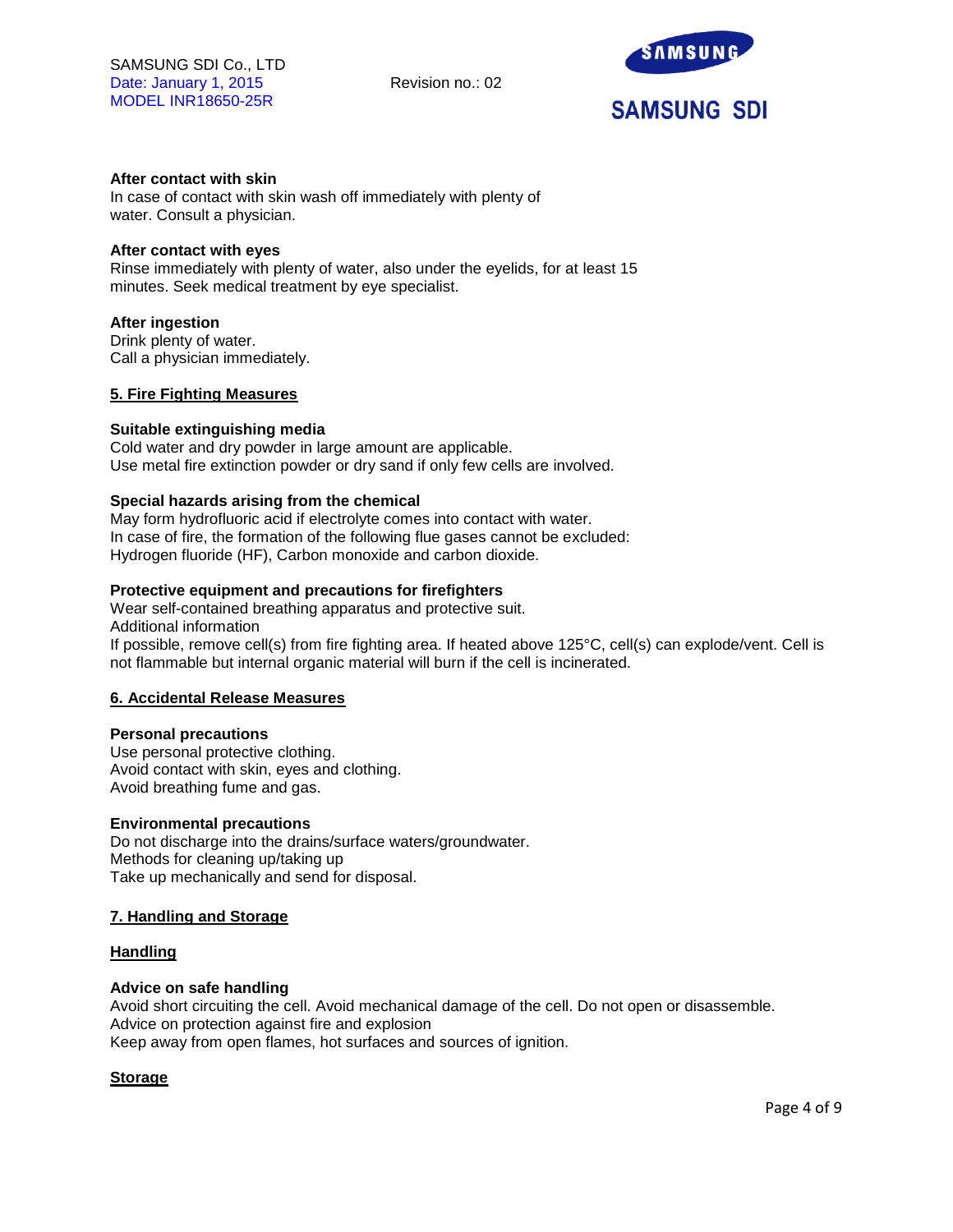

## **Requirements for storage rooms and vessels**

Storage at room temperature (approx. 20°C) at approx. 20~60% of the nominal capacity (OCV approx. 3.6 - 3.9 V/cell). Keep in closed original container.

## **8. Exposure controls/personal protection Exposure limit values Exposure limits**

| Ingredient              | <b>Risk</b><br><b>Codes</b>                                                                   | <b>Safety</b><br><b>Description</b>                                 | Hazard                                                 | <b>Exposure Controls/Personal Protection</b>                                                                                                                                                                                                                                                                                                                                                                                                    |
|-------------------------|-----------------------------------------------------------------------------------------------|---------------------------------------------------------------------|--------------------------------------------------------|-------------------------------------------------------------------------------------------------------------------------------------------------------------------------------------------------------------------------------------------------------------------------------------------------------------------------------------------------------------------------------------------------------------------------------------------------|
| Cobalt oxide R22;R43;   | R50/53                                                                                        | S24;S37;S60;S61                                                     | Xn(Harmful)<br>N<br>(Dangerous for<br>the environment) | $0.1$ mg/m3 (TWA)                                                                                                                                                                                                                                                                                                                                                                                                                               |
| Manganese<br>(VI) oxide | R20/22                                                                                        | S <sub>25</sub>                                                     | Xn(Harmful)                                            | <b>Airborne Exposure Limits:</b><br>OSHA Permissible Exposure Limit (PEL):<br>5 mg/m3 Ceiling for manganese compounds<br>as Mn<br>ACGIH Threshold Limit Value (TLV):<br>0.2 mg/m3 (TWA) for manganese, elemental<br>and inorganic compounds as Mn                                                                                                                                                                                               |
| Nickel oxide            | R43, R49,<br>R <sub>53</sub>                                                                  | S45, S53, S61                                                       | T(Toxic)                                               | <b>Airborne Exposure Limits:</b><br>For Nickel, Metal and Insoluble Compounds,<br>as Ni:<br>- OSHA Permissible Exposure Limits (PEL) -<br>1 mg/m3 (TWA).<br>For Nickel, Elemental / Metal:<br>- ACGIH Threshold Limit Value (TLV) -<br>1.5 mg/m3 (TWA), A5 - Not suspected as a<br>human carcinogen.<br>For Nickel, Insoluble Compounds, as Ni:<br>- ACGIH Threshold Limit Value (TLV) -<br>0.2 mg/m3 (TWA), A1 - Confirmed human<br>carcinogen |
| Carbon                  | R36/37/3<br>8,<br>R36/37<br>R20, R10                                                          | S22;S24/25                                                          | F(Highly Flammable)<br>Xn(Harmful)<br>Xi(Irritant)     | <b>Airborne Exposure Limits:</b><br>OSHA Permissible Exposure Limits (PELs):<br>activated carbon (graphite, synthetic):<br>Total particulate = $15 \text{ mg/m}$ 3                                                                                                                                                                                                                                                                              |
| Aluminium<br>foil       | R <sub>17</sub> , R <sub>15</sub> ,<br>R36/38,<br>R65, R62,<br>R51/53,<br>R48/20,<br>R38,R11, | R10, R67, S7/8, S43, S26, S62<br>,S61, S36/37,<br>S33, S29, S16, S9 | F(Highly Flammable)<br>Xn(Harmful)<br>Xi(Irritant)     | <b>Airborne Exposure Limits:</b><br>OSHA Permissible Exposure Limit (PEL):<br>15 mg/m3 (TWA) total dust and 5 mg/m3<br>(TWA)<br>repairable fraction for Aluminum metal as Al<br>ACGIH Threshold Limit Value (TLV):<br>10 mg/m3 (TWA) Aluminum metal dusts                                                                                                                                                                                       |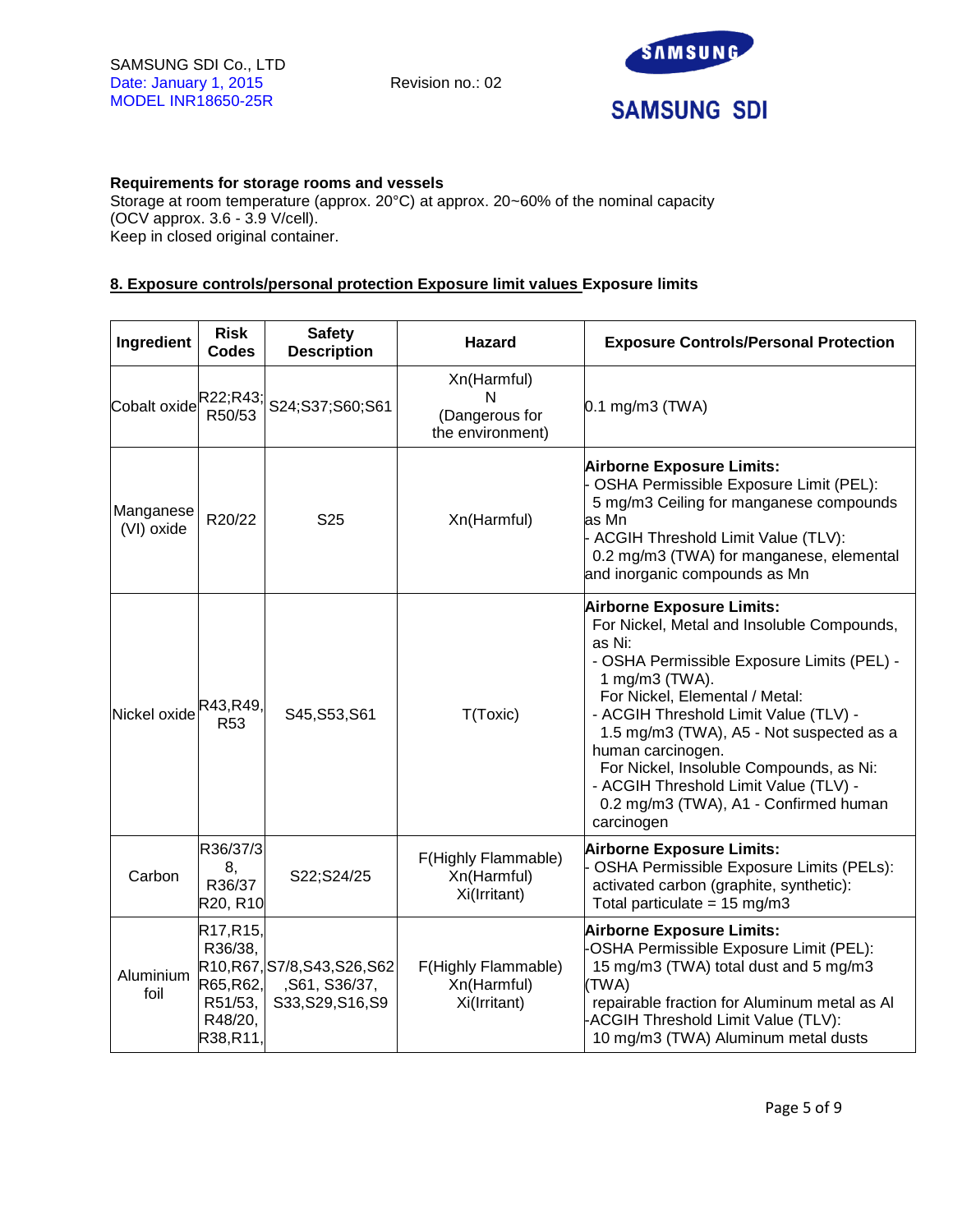

# **SAMSUNG SDI**

| Copper foil                           | R37 R38 | R11 R36 S5, S26, S16, S61,<br>S36/37 | F(Highly Flammable)<br>N(Dangerous for<br>the environment)<br>Xn(Harmful)<br>Xi(Irritant) | Copper Dust and Mists, as Cu:<br>- OSHA Permissible Exposure Limit (PEL) -<br>1 mg/m $3$ (TWA)<br>- ACGIH Threshold Limit Value (TLV) -<br>1 mg/m $3$ (TWA)<br>Copper Fume:<br>- OSHA Permissible Exposure Limit (PEL) -<br>$0.1$ mg/m $3$ (TWA)<br>- ACGIH Threshold Limit Value (TLV) -<br>$0.2$ mg/m $3$ (TWA) |
|---------------------------------------|---------|--------------------------------------|-------------------------------------------------------------------------------------------|-------------------------------------------------------------------------------------------------------------------------------------------------------------------------------------------------------------------------------------------------------------------------------------------------------------------|
| Polyvinylide<br>ne fluoride<br>(PVdF) |         | S22;S24/25                           |                                                                                           |                                                                                                                                                                                                                                                                                                                   |

## **Additional advice on limit values**

During normal charging and discharging there is no release of product.

#### **Occupational exposure controls**

No specific precautions necessary.

#### **Protective and hygiene measures**

When using do not eat, drink or smoke. Wash hands before breaks and after work.

#### **Respiratory protection**

No specific precautions necessary. **Hand protection**  No specific precautions necessary.

#### **Eye protection**

No specific precautions necessary.

#### **Skin protection**

No specific precautions necessary.

#### **9. Physical and Chemical Properties**

#### **Appearance**

| Form:  | Solid     |  |
|--------|-----------|--|
| Color: | Various   |  |
| Odor:  | Odourless |  |

#### **Important health, safety and environmental information**

| Test method             |      |
|-------------------------|------|
| pHValue:                | n.a. |
| Flash point:            | n.a  |
| Lower explosion limits: | n.a. |
| Vapour pressure:        | n.a. |
| Density:                | n.a. |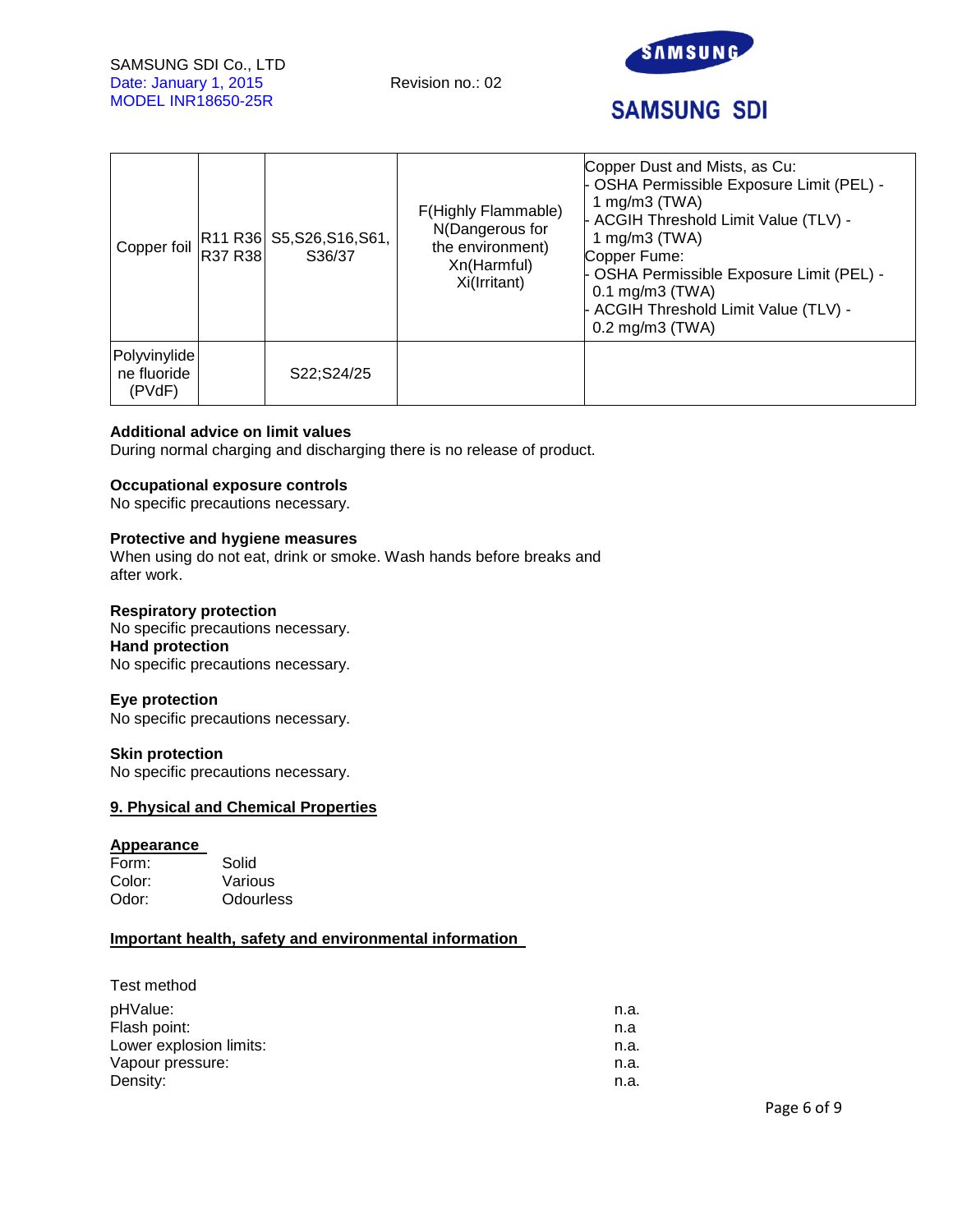

Water solubility: **Insoluble** and the soluble of the soluble of the soluble of the soluble of the soluble of the soluble Ignition temperature: n.a.

## **10. Stability and Reactivity USA, EU**

**Stability Stable** 

#### **Conditions to avoid**

Keep away from open flames, hot surfaces and sources of ignition. Do not puncture, crush or incinerate.

#### **Materials to avoid**

No materials to be especially mentioned.

#### **Hazardous decomposition products**

In case of open cells, there is the possibility of hydrofluoric acid and carbon monoxide release.

#### **Possibility of Hazardous Reactions**

Will not occur

## **Additional information**

No decomposition if stored and applied as directed.

#### **11. Toxicological Information**

#### **Empirical data on effects on humans**

If appropriately handled and if in accordance with the general hygienic rules, no damages to health have become known.

#### **12. Ecological Information**

#### **Further information**

Ecological injuries are not known or expected under normal use. Do not flush into surface water or sanitary sewer system.

#### **13. Disposal Considerations**

#### **Advice on disposal**

For recycling consult manufacturer.

#### **Contaminated packaging**

Disposal in accordance with local regulations.

#### **14. Transport Information**

With regard to transport, the following regulations are cited and considered:

The International Civil Aviation Organization (ICAO) Technical Instructions, Packing Instruction 965, Section ⅠB or Ⅱ (2015-2016 Edition),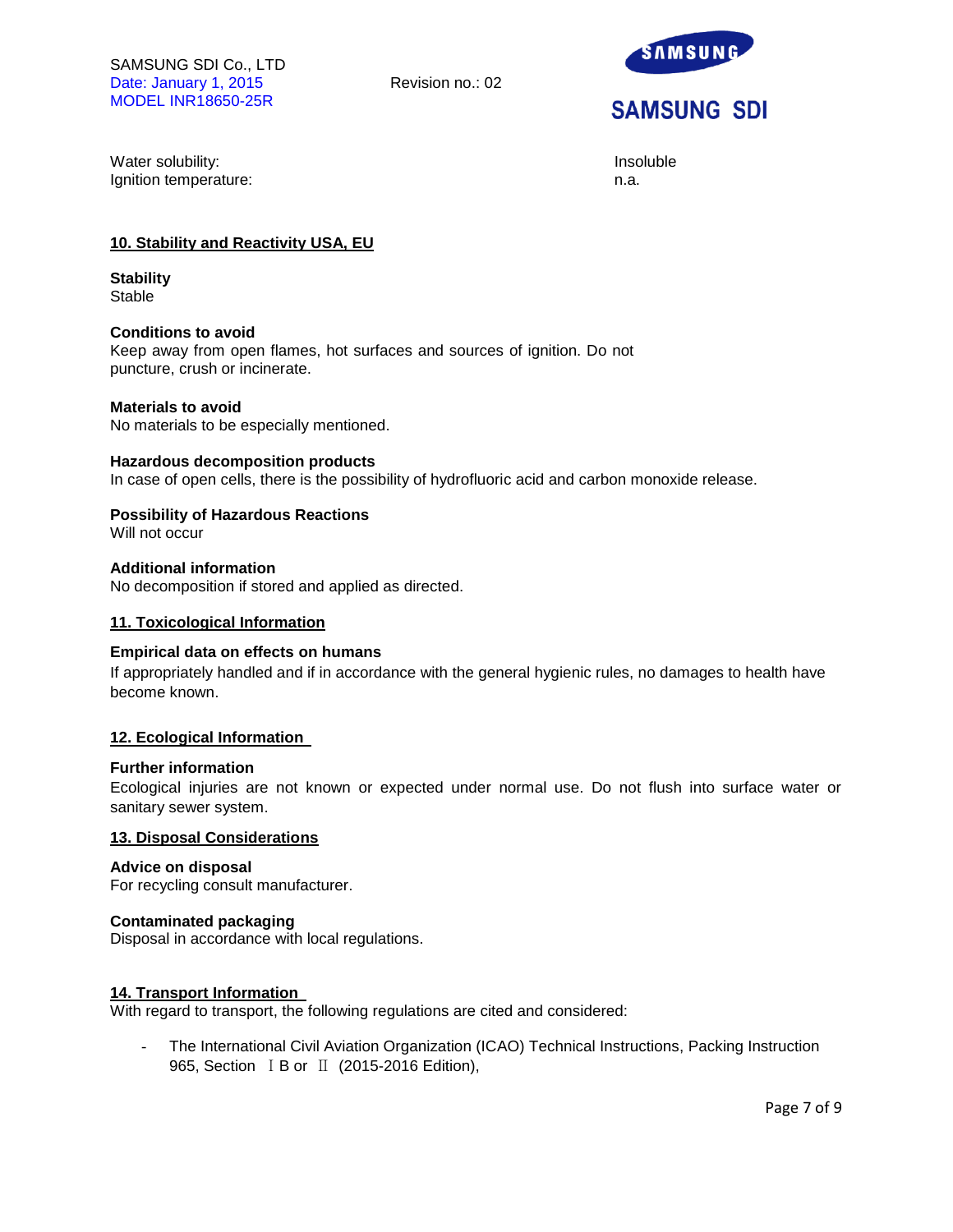

- The International Air Transport Association (IATA) Dangerous Goods Regulations, Packing Instruction 965, Section ⅠB or Ⅱ (56th Edition, 2015)
- The International Maritime Dangerous Goods (IMDG) Code (2014 Edition), [Special provision 188, 230]
- US Hazardous Materials Regulations 49 CFR(Code of Federal Regulations) Sections 173.185 Lithium batteries and cells,
- The UN Recommendations on the Transport of Dangerous Goods, Manual of Tests and Criteria 38.3 Lithium batteries, Revision 3, Amendment 1 or any subsequent revision and amendment applicable at the date of the type (latest version is Revision 5, Amendment 2)
- UN No. 3480

If those lithium-ion batteries are packed with or contained in an equipment, then it is the responsibility of the shipper to ensure that the consignment are packed in compliance to the latest edition of the IATA Dangerous Goods Regulations section Ⅱ of either Packing Instruction 966 or 967 in order for that consignment to be declared as NOT RESTRICTED (non-hazardous/non-Dangerous). If those lithium-ion batteries are packed with or contained in an equipment, UN No. is UN3481

Our products are properly classified, described, packaged, marked, and labeled, and are in proper condition for transportation according to all the applicable international and national governmental regulations, not limited to the above mentioned. We further certify that the enclosed products have been tested and fulfilled the requirements and conditions in accordance with UN Recommendations (T1 – T8) on the Transport of Dangerous Goods Model Regulations and the Manual of Testes and Criteria.

|                | Manual of Test and Criteria (38.3 Lithium battery) | <b>Test Results</b> | Remark                                      |
|----------------|----------------------------------------------------|---------------------|---------------------------------------------|
| No             | Test item                                          |                     |                                             |
| T <sub>1</sub> | <b>Altitude Simulation</b>                         | Pass                |                                             |
| T <sub>2</sub> | <b>Thermal Test</b>                                | Pass                |                                             |
| T <sub>3</sub> | Vibration                                          | Pass                |                                             |
| T <sub>4</sub> | Shock                                              | Pass                |                                             |
| T <sub>5</sub> | <b>External Short Circuit</b>                      | Pass                |                                             |
| T <sub>6</sub> | Impact/Crush                                       | Pass                |                                             |
| T7             | Overcharge                                         | Pass                | For pack and<br>single cell<br>battery only |
| T8             | <b>Forced Discharge</b>                            | Pass                |                                             |

#### **Test results of the UN Recommendation on the Transport of Dangerous Goods**

## **15. Regulatory Information**

#### **U.S. Regulations**

#### **National Inventory TSCA**

All of the components are listed on the TSCA inventory.

#### **SARA**

To the best of our knowledge this product contains no toxic chemicals subject to the supplier notification requirements of Section 313 of the Superfund Amendments and Reauthorization Act (SARA/EPCRA) and the requirements of 40 CFR Part 372.

## **Regulatory information EU**

## **Labeling**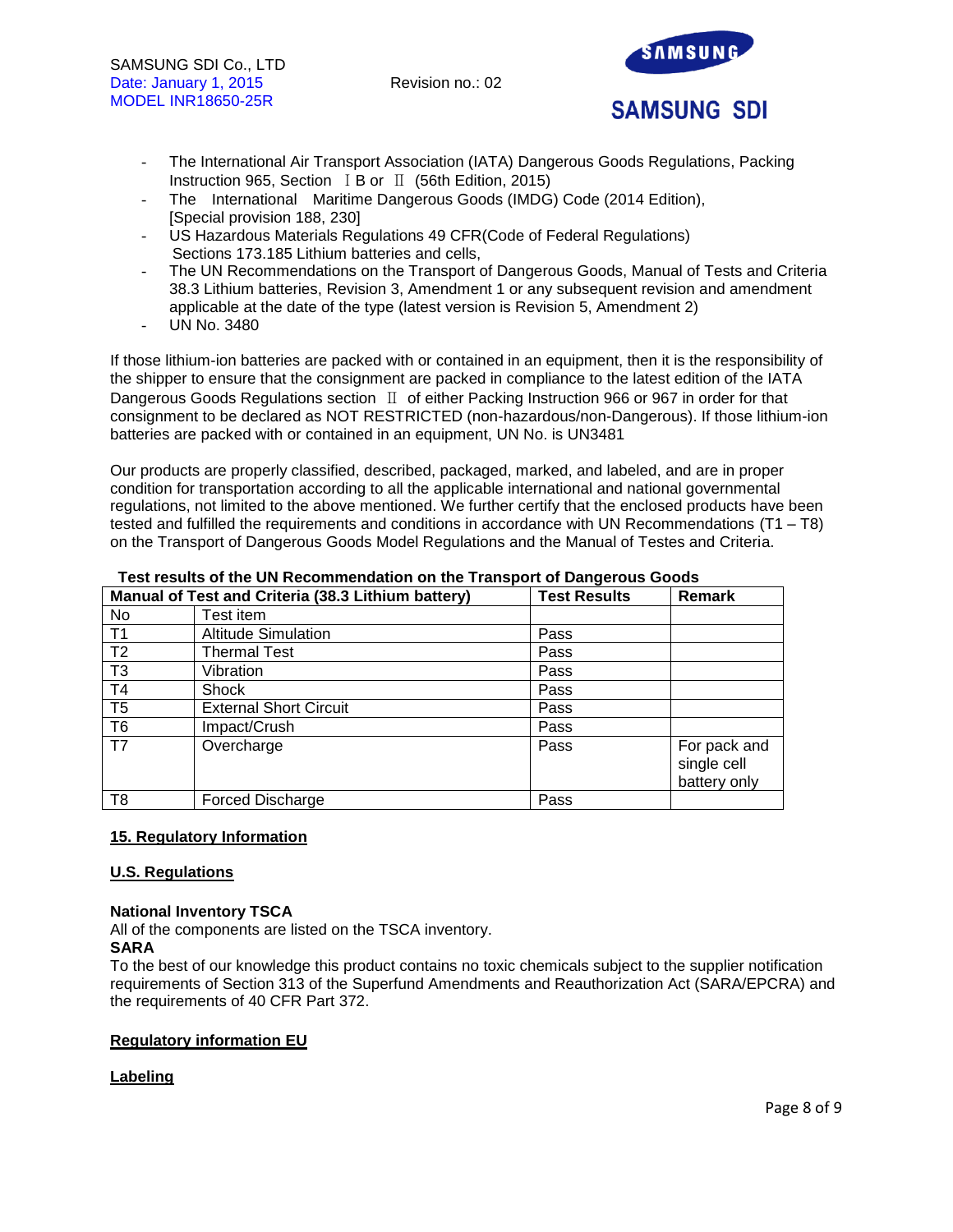

# **SAMSUNG SDI**

## **Hazardous components which must be listed on the label**

As an article the product does not need to be labeled in accordance with EC directives or respective national laws.

## **EU regulatory information**

1999/13/EC (VOC): 0 % **16. Other Information**

## **Hazardous Materials Information Label (HMIS)**

Health: 0 Flammability: 0 Physical Hazard: 0

#### **NFPA Hazard Ratings**

Health: 0 Flammability: 0 Reactivity: 0 Unique Hazard:

#### **Full text of R-phrases referred to under sections 2 and 3**

| R <sub>10</sub> | Flammable.                                                                          |
|-----------------|-------------------------------------------------------------------------------------|
| R20/22          | Harmful by inhalation and if swallowed.                                             |
| R <sub>22</sub> | Harmful if swallowed.                                                               |
| R34             | Causes burns.                                                                       |
| R40             | Limited evidence of a carcinogenic effect.                                          |
| R43             | May cause sensitization by skin contact.                                            |
| R48/23          | Toxic: danger of serious damage to health by prolonged exposure through inhalation. |
| R49             | May cause cancer by inhalation.                                                     |
| R <sub>50</sub> | Very toxic to aquatic organisms.                                                    |
| R <sub>53</sub> | May cause long-term adverse effects in the aquatic environment.                     |

## **Further Information**

Data of sections 4 to 8, as well as 10 to 12, do not necessarily refer to the use and the regular handling of the product (in this sense consult package leaflet and expert information), but to release of major amounts in case of accidents and irregularities. The information describes exclusively the safety requirements for the product

(s) and is based on the present level of our knowledge. This data does not constitute a guarantee for the characteristics of the product(s) as defined by the legal warranty regulations. "(n.a. = not applicable; n.d. = not determined)"

The data for the hazardous ingredients were taken respectively from the last version of the sub-contractor's safety data sheet.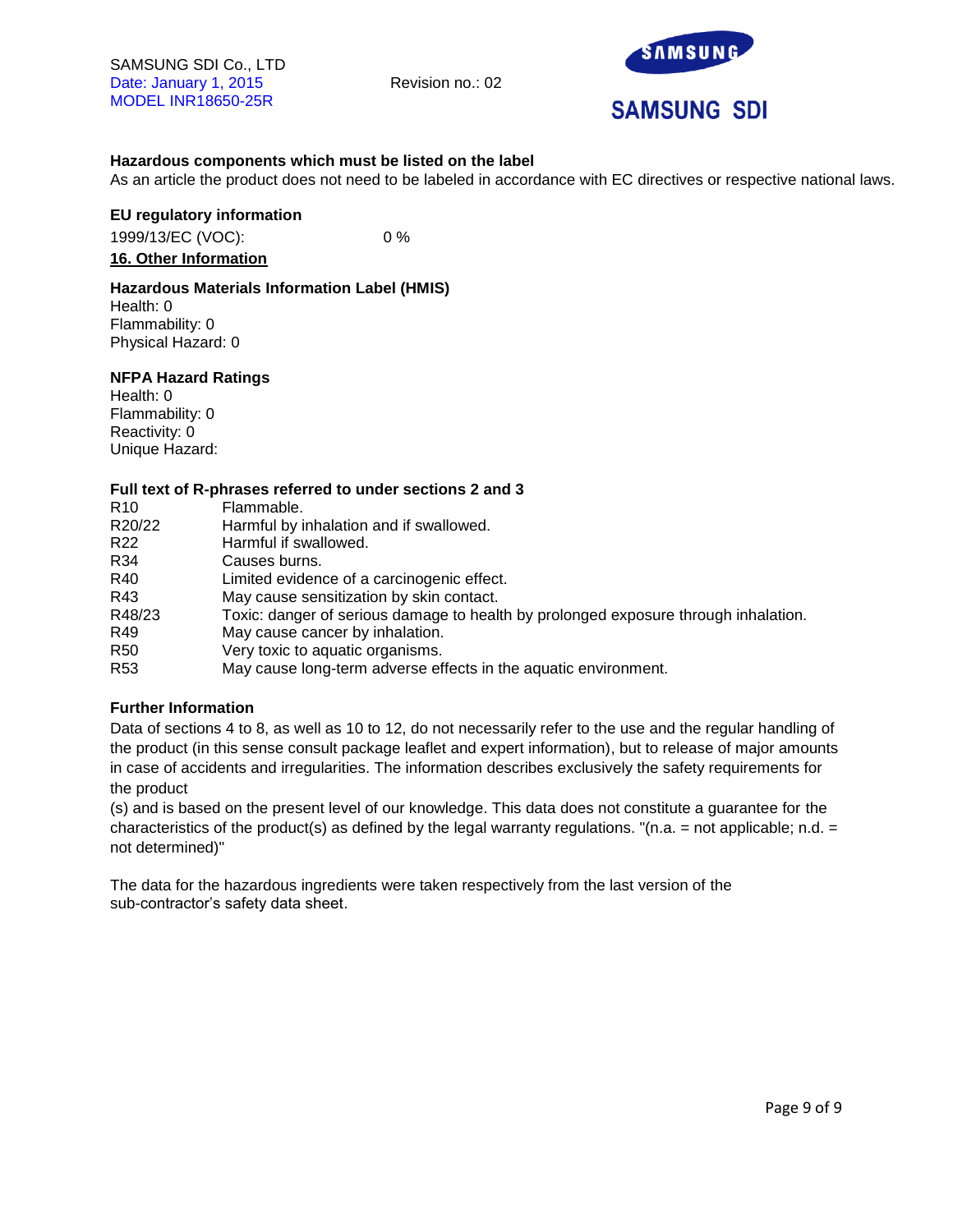## Panasonic **Batteries**

Panasonic Industrial Company A Division of Panasonic Corporation of North America 5201 Tollview Drive, 1F-3 Rolling Meadows, IL 60008 Toll Free: 877-726-2228 Fax: 847-468-5750 Internet: www.panasonic.com/industrial/batteries-oem e-mail: [oembatteries@us.panasonic.com](mailto:oembatteries@panasonic.com) I

**Product:** Lithium-ion Batteries (Li-ion) **Applicable models/sizes:** All Cylindrical

and Prismatic Lithium-ion batteries

Revision: – January 1, 2015

#### **Revision: G; Dated 10/1/08 The batteries referenced herein are exempt articles and are not subject to the OSHA Hazard Communication Standard requirement. This sheet is provided as a service to our customers.**

#### **MSDS**

Material Safety Data Sheets (MSDS) are a sub-requirement of the Occupational Safety and Health Administration (OSHA) Hazard Communication Standard, 29 CFR Subpart 1910.1200. This Hazard Communication Standard does not apply to various subcategories including anything defined by OSHA as an "article". OSHA has defined "article" as a manufactured item other than a fluid or particle; (i) which is formed to a specific shape or design during manufacture; (ii) which has end use function(s) dependent in whole or in part upon its shape or design during end use; and (iii) which under normal conditions of use does not release more than very small quantities, e.g. minute or trace amounts of a hazardous chemical, and does not pose a physical hazard or health risk to employees.

*Because all of our batteries are defined as "articles", they are exempt from the requirements of the Hazard Communication Standard, hence a MSDS is not required.*

#### **The following components are found in a Panasonic Lithium Ion battery:**

#### **Nickel Manganese Cobalt Type**

| <b>Component</b>   | <b>Material</b>                       | Formula / CAS         |               |
|--------------------|---------------------------------------|-----------------------|---------------|
| Positive Electrode | Lithium Nickel Manganese Cobalt Oxide | LiNMnCoO <sub>2</sub> | 346417-97-8   |
| Negative Electrode | Graphite                              |                       | 7440-44-0     |
| Electrolyte        | Ethylene Carbonate - Solvent          | $C_3H_4O_3$           | $96 - 49 - 1$ |
|                    | Diethyl Carbonate - Solvent           | $C5H10O3$             | 105-58-8      |
|                    | Lithium Hexaflurophosphate - Salt     | LiPFء                 | 21324-40-3    |

#### **Cobalt Type**

| Component          | <b>Material</b>                   | Formula / CAS      |               |
|--------------------|-----------------------------------|--------------------|---------------|
| Positive Electrode | Lithium Cobalt Oxide              | LiCoO <sub>2</sub> | 12190-79-3    |
| Negative Electrode | Graphite                          |                    | 7440-44-0     |
| Electrolyte        | Ethylene Carbonate - Solvent      | $C_3H_4O_3$        | $96 - 49 - 1$ |
|                    | Diethyl Carbonate - Solvent       | $C_5H_{10}O_3$     | 105-58-8      |
|                    | Lithium Hexaflurophosphate - Salt | LiPF <sub>ه</sub>  | 21324-40-3    |

#### **Nickel Cobalt Aluminum Type**

| Component          | <b>Material</b>                      | Formula / CAS          |               |
|--------------------|--------------------------------------|------------------------|---------------|
| Positive Electrode | Lithium Cobalt Nickel Aluminum Oxide | LiCoNiAIO <sub>2</sub> | 193214-24-3   |
| Negative Electrode | Graphite                             |                        | 7440-44-0     |
| Electrolyte        | Ethylene Carbonate - Solvent         | $C_3H_4O_3$            | $96 - 49 - 1$ |
|                    | Diethyl Carbonate - Solvent          | $C_5H_{10}O_3$         | 105-58-8      |
|                    | Lithium Hexaflurophosphate - Salt    | LiPFء                  | 21324-40-3    |

**Notice**: The information and recommendations set forth are made in good faith and are believed to be accurate at the date of preparation. Panasonic Industrial Company makes no warranty expressed or implied.